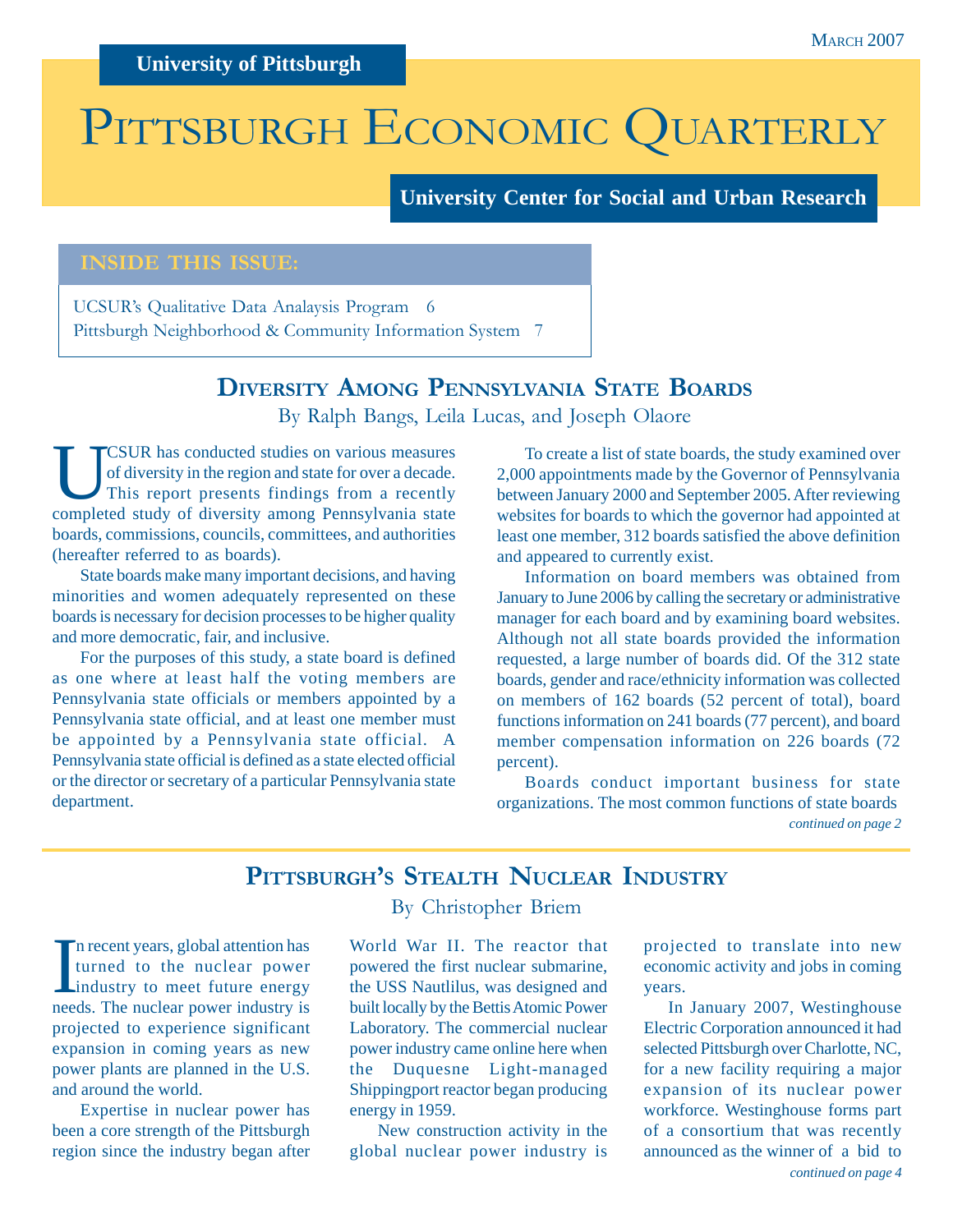#### **DIVERSITY AMONG PENNSYLVANIA STATE BOARDS (CONT.)**

#### *continued from page 1*

are advising state officials (79.7 percent), developing and recommending policy (58.9 percent), serving as a liaison between the board and other agencies (38.2 percent), providing public education (36.5 percent), exercising financial control over state or federal money (33.6 percent), regulating licensing of professionals (19.1 percent), participating in appointing agency directors or presidents of boards (8.7 percent), contracting for goods and services (7.1 percent), conducting research (4.6 percent), providing advocacy on issues (3.7 percent), and participating in the hiring of state agency staff or boards staff (3.3 percent).

Women and minorities are underrepresented on state boards studied for each of the above functions, with a few exceptions. Minorities are underrepresented on the boards studied for each of the functions obove except advocacy and hiring. Boards involved

in advocacy work are more likely to have women and minority board members than all other board functions. The key findings are:

- Women are under-represented on many state boards since women are 31.2 percent of the members of the boards studied but are 51.7 percent of the state's population (see Figure 1).
- Nearly three quarters of Pennsylvania state boards had fewer than three female board members, with 19 percent having no women members. Recent research by Alison Konrad and Vicki Kramer in the *Harvard Business Review* (December 2006, p. 22) shows that boards need at least three women members for the women to be taken seriously.
- **100 80 60** Percent **Total Percent1, 276 = 40 Total = 20 578 0 Male Female**

## **Figure 1. Pennsylvania State Board Members, by Gender, 2006**

- Just about half (51 percent) of the state boards studied do not have any minority members, and 84 percent have fewer than three minority members. Minorities (Blacks, Asians, Hispanics, Native Americans, and persons of two or more races) are underrepresented on many state boards since minorities are 12.4 percent of the board members studied but are 15.9 percent of the state's population (see Figure 2).
- Just under ten percent of boards provide no compensation for board members, 85 percent provide travel and related expenses, 19 percent provide a per diem (usually \$51-\$100), and 5.3 percent provide a salary (usually in the range of \$10,000 to \$35,000 per year). Women are under-represented on the boards studied with no compensation and boards with any type of payment for members. Minorities are under-represented on the boards studied with all types of compensation except for boards with a per diem of \$51-100 and boards that pay members a salary.

Given these findings, the report recommends that state officials do the following:

1. Work with local professional and civic organizations, many of whom already prepare screened lists of qualified candidates and in some cases train potential candidates, in order to identify qualified and interested women and persons of color to serve on boards.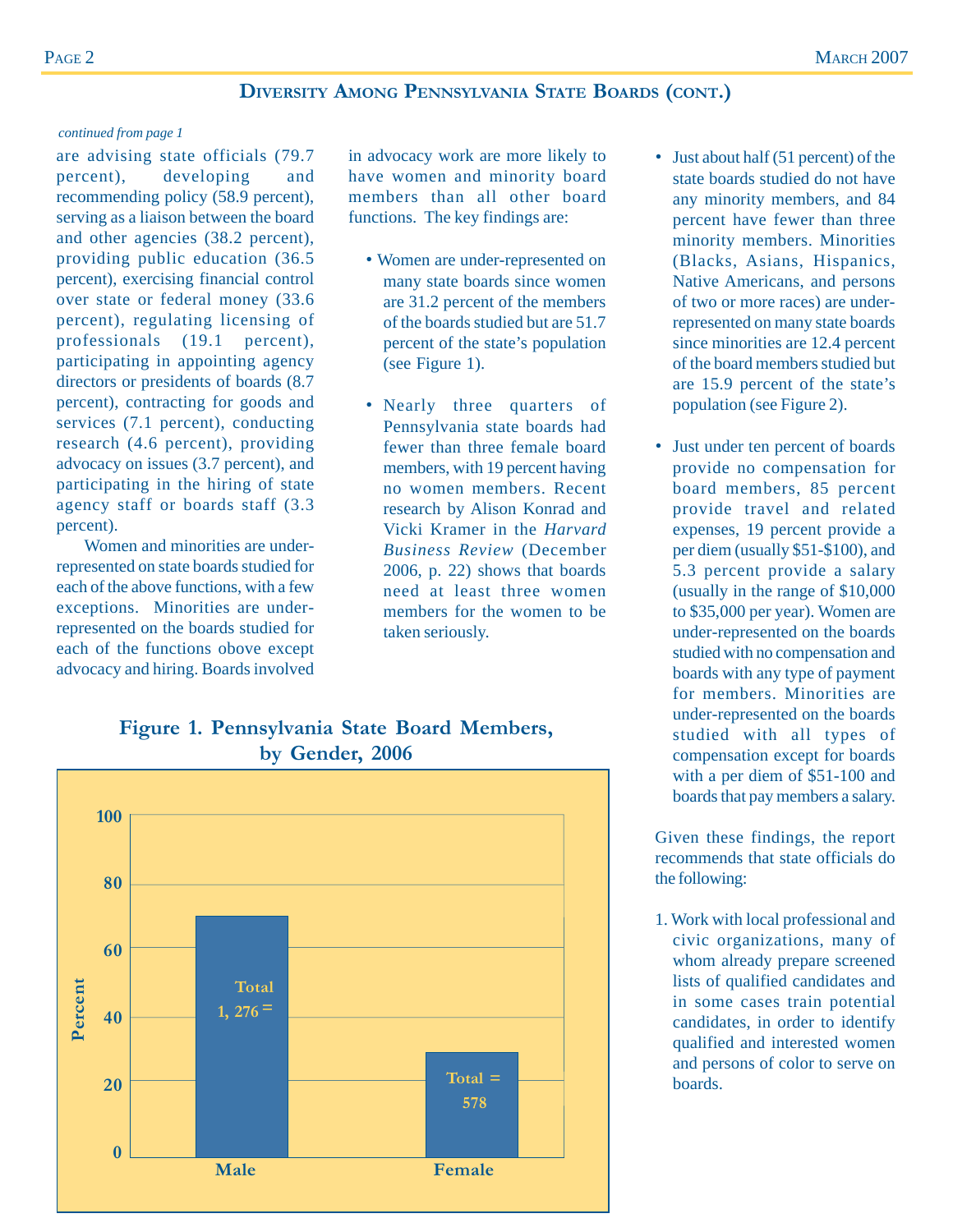- 2. Create an appointment process that is accessible and transparent to ensure openings are well publicized and that all interested and qualified individuals are able to apply.
- 3. Pass legislation specifying that membership of any and all publicly appointed bodies in the State of Pennsylvania should represent the population of the Commonwealth in regards to gender and race/ ethnicity.
- 4. Require all state boards to report information on member diversity to the governor's office or some other office so that complete instead of partial information can be obtained.
- 5. Annually update the data in this study to monitor progress in increasing diversity on state boards.
- 6. Gather information on participation of boards for other important segments of the population, such as the disabled.

*Dr. Ralph Bangs is Co-Director of the Urban and Regional Analysis Program at UCSUR and Associate Director of the Center on Race and Social Problems in the School of Social Work at the University of Pittsburgh. Leila Lucas received her MSW from the School of Social Work and MPIA from the Graduate School of Public and International Affairs in 2006. Joseph Olaore received his*

*Masters in Public Policy and Management from the Graduate School of Public and International Affairs in 2006.*

*The full report, Diversity Among Pennsylvania State Boards, is available on the UCSUR web site: http://www.ucsur.pitt.edu/ documents/DiversityReport2006.pdf*



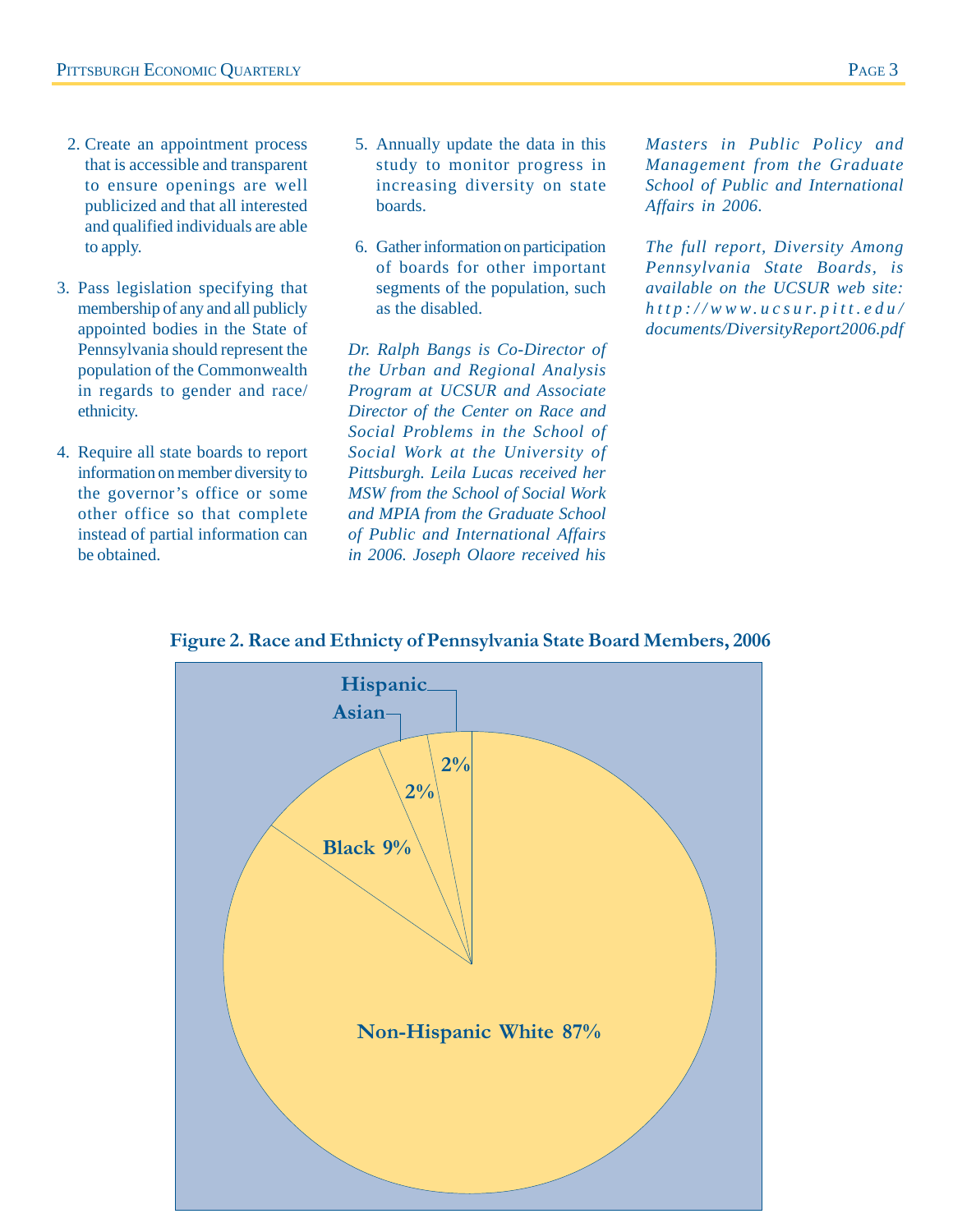#### **Pittsburgh Stealth Nuclear Industry (CONT.)**

#### *continued from page 1*

build four new nuclear power plants in China. The Nuclear Energy Institute currently lists 19 additional nuclear power plants under consideration in the U.S. alone.

Westinghouse is not the only employer in the Pittsburgh region's nuclear power industry. The Bettis National Laboratory in Monroeville continues to provide research and development for nuclear reactors. Bettis is a major employer of nuclear engineers and technicians.

Electric power utilities have a presence in the local nuclear energy industry with two Beaver Valley units owned by First Energy in operation.

**Pittsburgh has one of the highest concentration of nuclear engineers in the nation.**

Across Pennsylvania there are nine operating nuclear power plants at five locations, which together provide a third of the electricity produced in the state.

Even before the announced employment expansion by Westinghouse, the Pittsburgh region was one of only a handful of regions around the country with a sizable concentration of workers in the nuclear energy industry and, in particular, of nuclear engineers. Nuclear engineers

## **Table 1. Employment in Architecture and Engineering Occupations Pittsburgh Metropolitan Statistical Area and the United States, November 2004**

|                                                                  | Employment |           |                |
|------------------------------------------------------------------|------------|-----------|----------------|
| Occupation                                                       | Pittsburgh | U.S.      | $\%$ Total     |
| Architects, except Landscape and Naval                           | 580        | 96,540    | 0.6            |
| Landscape Architects                                             | nr         | 19,130    |                |
| Surveyors                                                        | 310        | 51,960    | $0.6^{\circ}$  |
| <b>Chemical Engineers</b>                                        | 170        | 28,590    | 0.6            |
| Civil Engineers                                                  | 2,070      | 226,100   | 0.9            |
| <b>Computer Hardware Engineers</b>                               | 330        | 79,670    | 0.4            |
| <b>Electrical Engineers</b>                                      | 1,870      | 147,120   | 1.3            |
| Electronics Engineers, except Computer                           | 790        | 133,410   | 0.6            |
| <b>Environmental Engineers</b>                                   | 620        | 50,120    | 1.2            |
| Health and Safety Engineers                                      | 170        | 25,910    | 0.7            |
| <b>Industrial Engineers</b>                                      | 2,500      | 184,900   | 1.4            |
| Materials Engineers                                              | 230        | 20,940    | 1.1            |
| Mechanical Engineers                                             | 2,000      | 219,040   | 0.9            |
| Mining & Geological Engineers, including Mining Safety Engineers | 130        | 5,480     | 2.4            |
| <b>Nuclear Engineers</b>                                         | 1,340      | 15,870    | 8.4            |
| Petroleum Engineers                                              | nr         | 14,790    | n <sub>r</sub> |
| Total                                                            | 22,570     | 2,385,680 | $0.9\%$        |

 *nr: data not reported Source: Bureau of Labor Statistics - Occupational Employment Statistics (OES).*

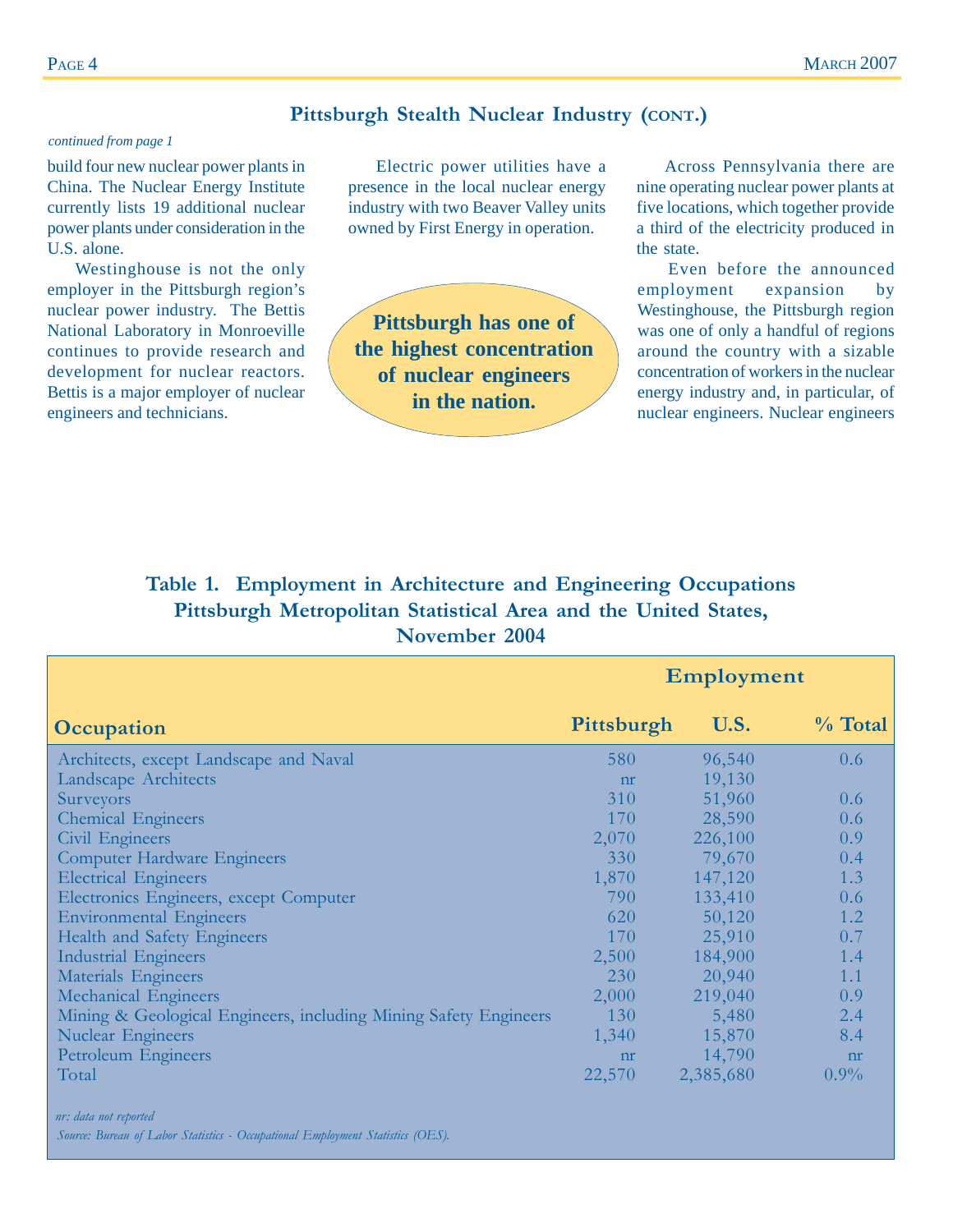## **Table 2. Mean Annual Wages, Architecture and Engineering Occupations Pittsburgh Metropolitan Statistical Area, November 2004**

| <b>Occupation</b>                                                                                                                                                                                                                                                                                                                                                                                        | <b>Mean Annual Wage</b>                                                                                              |
|----------------------------------------------------------------------------------------------------------------------------------------------------------------------------------------------------------------------------------------------------------------------------------------------------------------------------------------------------------------------------------------------------------|----------------------------------------------------------------------------------------------------------------------|
| <b>Computer Hardware Engineers</b><br><b>Nuclear Engineers</b><br><b>Environmental Engineers</b><br>Electronics Engineers, except Computer<br>Mining and Geological Engineers<br><b>Industrial Engineers</b><br><b>Chemical Engineers</b><br>Materials Engineers<br><b>Electrical Engineers</b><br>Petroleum Engineers<br>Source: Bureau of Labor Statistics – Occupational Employment Statistics (OES). | \$80,440<br>\$79,870<br>\$75,580<br>\$74,840<br>\$73,990<br>\$73,070<br>\$72,480<br>\$70,190<br>\$68,860<br>\$67,920 |

are just one occupation in the nuclear industry but form the core of a cluster of expertise in the region.

In November 2004, the Bureau of Labor Statistics estimated that there were over 1,300 civilian nuclear engineers employed in the Pittsburgh region. That represented over 8.4 percent of all nuclear engineers in the U.S., one of the highest concentrations in the country and one of the highest concentrations among engineering occupations in Pittsburgh (see Table 1).

Other regions with a specialty in the nuclear industries include: Norfolk, Virginia; Seattle, Washington; Washington, DC; San Diego, California; and Providence, Rhode Island.

Nuclear engineers are also among the highest paid engineering occupations in the Pittsburgh region with an estimated average annual wage of \$79,870 in 2004 (see Table 2). Among all local architecture and engineering occupations, only computer hardware engineers earned more, with an average annual wage of \$80,440.

Because the nuclear power industry experienced minimal growth over recent decades, a large proportion of workers are nearing retirement.

Finding new workers for the nuclear power industry will be a significant challenge because the education pipeline for these workers has declined in recent decades. In 1975, there were over 80 nuclear engineering programs in the U.S. Since then, the numbers have fallen precipitously.

ABET, Inc., formerly known as the Accreditation Board for Engineering and Technology, currently lists only 17 university programs with accredited nuclear engineering or radiological programs or options in the U.S. The program closest to the Pittsburgh region is located at Penn State University.

Even without a significant increase in employment, replacement of workers is expected to generate new hiring across the industry. With expansion, the Pittsburgh region may increase its concentration in the nuclear power cluster.

*See also: U.S. Nuclear Engineering Education: Status and Prospects (1990). Commission on Engineering and Technical Systems. Page 1. Online at: http://books.nap.edu/openbook.php?record\_id=1696&page=1*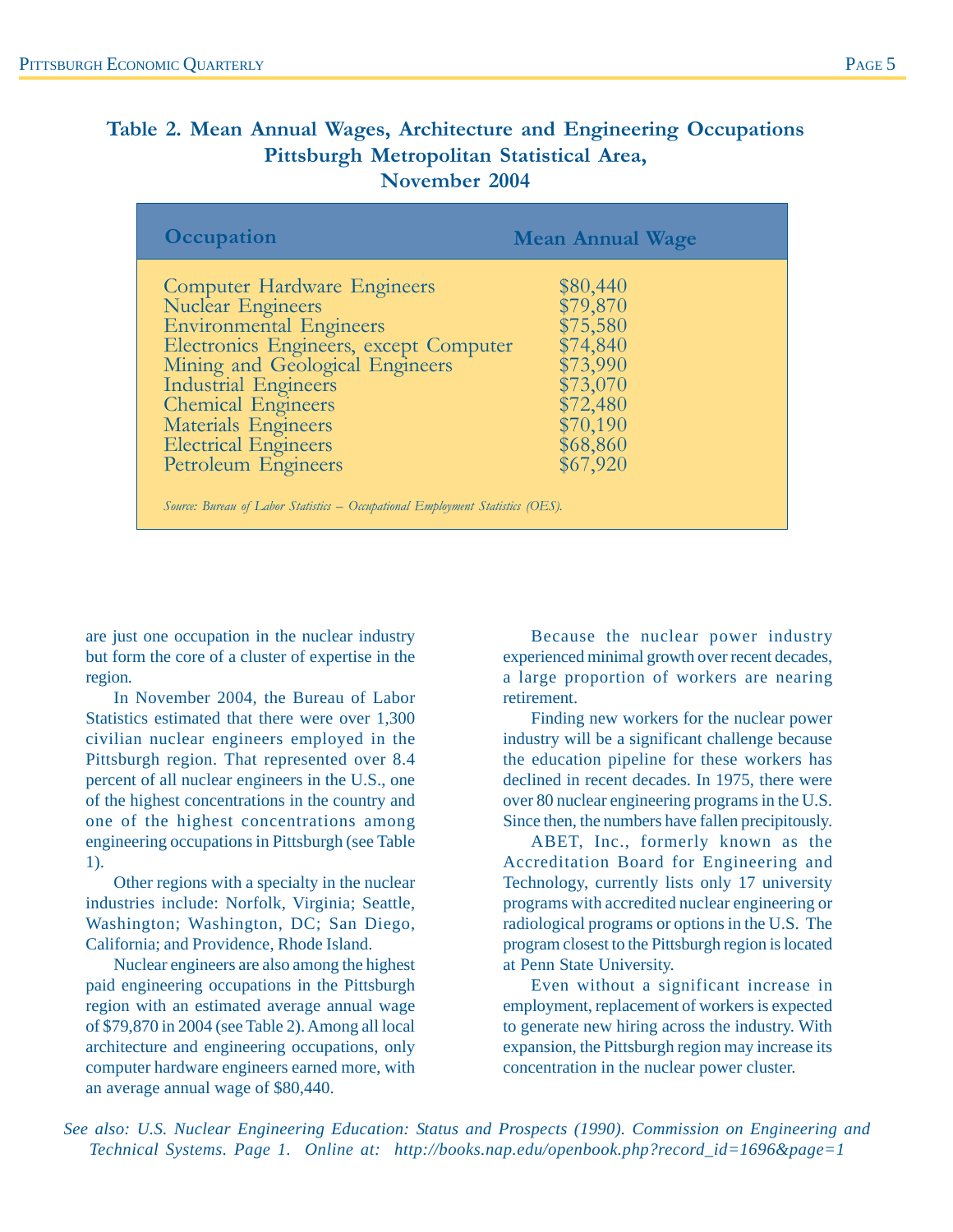## **Announcing UCSUR's Qualitative Data Analysis Program**

By Stuart Shulman

Founded in the fall of 2005, the<br>Qualitative Data Analysis<br>Program (QDAP) is the newest Qualitative Data Analysis program at the University Center for Social and Urban Research. QDAP offers unique services to researchers working with qualitative data. Original material for content analysis might include in-depth interviews, openended survey answers, field notes, transcripts from focus groups or Web logs (blogs), e-mails, Web site content, results from database searches (such as LexisNexis™), congressional testimony or other historical texts, and a host of other unstructured but digitized text data sets.

QDAP employs University of Pittsburgh students and UCSUR professional staff trained in using ATLAS.ti (http://www.atlasti.com/). ATLAS.ti is a PC-based workbench that supports project management, enables multiple coders to collaborate on a single project, and generates output that facilitates the analysis process.

QDAP is guiding the creation of tools available online to ATLAS.ti users to improve the accuracy, reliability, and validity of their coding project. QDAP personnel work closely with principal investigators to determine the coding strategy that can identify all the information needed to reach solid evidence-based inferences.

Starting with the raw data and a principal investigator's analytical vision, QDAP collaborates with a research team to craft a plan with a tailored methodology designed to code the text for key concepts and relationships. Working with qualitative data demands a lot of time. Employing QDAP's experienced coders to draw out the major themes of the data set maximizes project efficiency.

QDAP provides professional support for key project management tasks such as:

- Data preparation and cleaning
- Transcription
- Data management and storage
- Data distribution and unification
- Code development and testing
- Inter-rater reliability reporting and mismatch analysis
- Results analysis and expression

QDAP offers a robust mix of existing and experimental tools, careful iterative techniques, and energetic, participatory trainings. Our goal is to work with researchers to generate studies with significant and accurately reported inter-rater agreement on large numbers of highly valid observations.

QDAP's carefully trained coders and project managers, in combination with UCSUR's professional staff, will lend objectivity and external validity to qualitative research projects. The entire code development and coding process is carefully documented for reporting purposes.

Periodically, QDAP holds Atlas.ti training sessions for researchers working with qualitative data. Researchers may bring their own data to these hands-on trainings that may cover project set-up and coding or analysis and reporting of coded data. These collaborative trainings allow researchers from a variety of disciplines to discover the many data analysis tools in Atlas.ti.

*Dr. Stuart W. Shulman is Director of the Sara Fine Institute at the School of Information Sciences and Director of the Qualitative Data Analysis Program at UCSUR.*

*For more information, please visit the QDAP Web site at: http://www.qdap.pitt.edu/*

#### *Recent QDAP Workshop*

In concert with the Pittsburgh Mind-Body Center, the School of Nursing, the Advanced Center for Interventions and Services Research for Late-Life Mood Disorders, and the Center for Minority Health in the Graduate School of Public Health, QDAP hosted a workshop by Dr. Janice Morse on March 28, 2007. Dr. Morse is Professor and Barnes Presidential Endowed Chair at the College of Nursing, University of Utah. With doctorates in both nursing and anthropology, she conducts research funded by NIH and CIHR, into suffering and comforting, as well as developing qualitative research methods. She is editor of the journal *Qualitative Health Research* (Sage), an interdisciplinary journal addressing qualitative methods and health. She is the recipient of many awards, including the Episteme Award (Sigma Theta Tau), and has authored more than 300 articles and 14 books on qualitative inquiry. Dr. Morse's workshop on the science of qualitative research, "Writing Qualitatively," reviewed the challenges of writing and reviewing qualitative proposals, as well as the process and pitfalls of publishing qualitative research.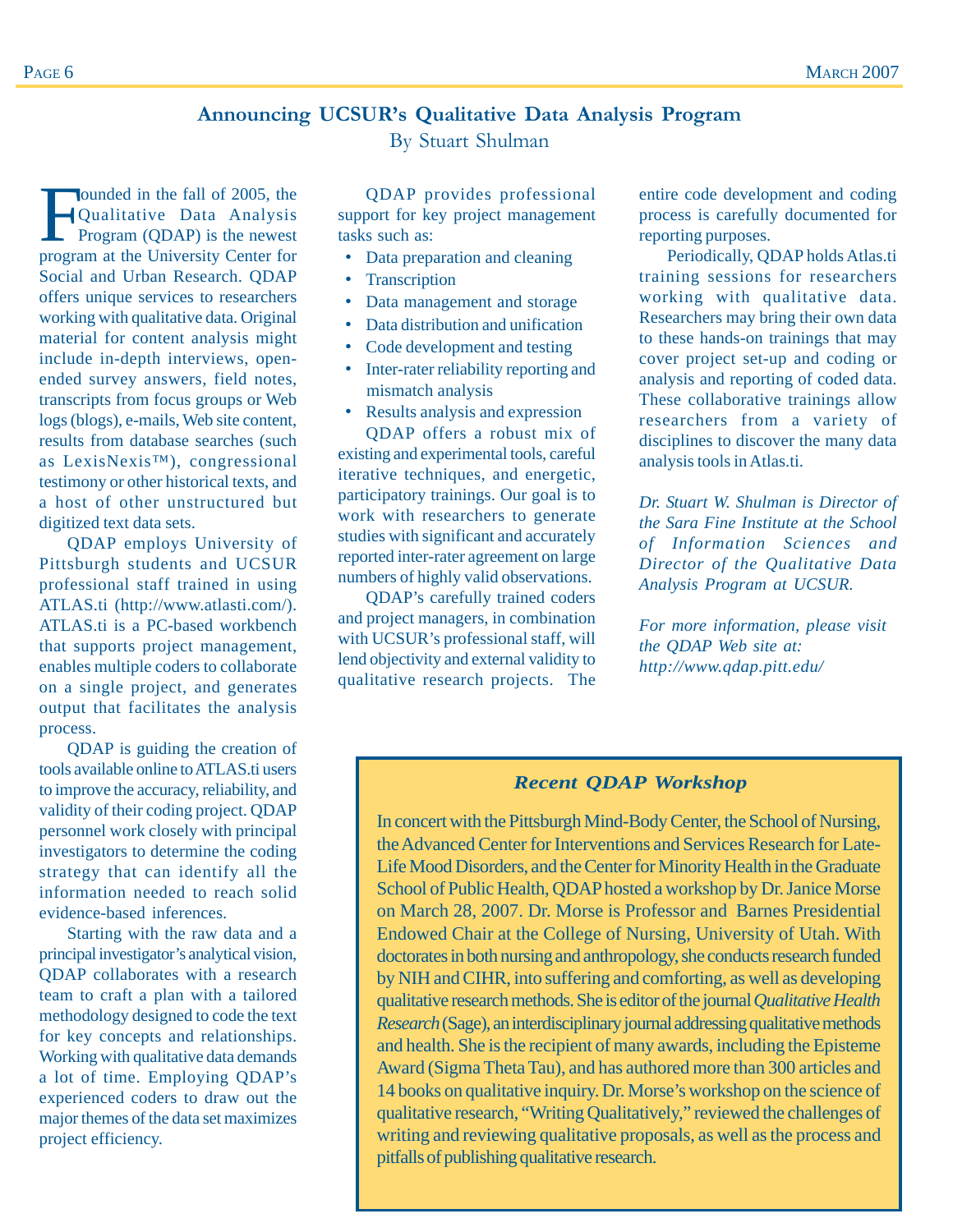## **PITTSBURGH NEIGHBORHOOD AND COMMUNITY INFORMATION SYSTEM UPDATE** By Sabina Deitrick

The September 2006 *PEQ*<br>
new Pittsburgh Neighborhood<br>
and Community Information System announced the launching of the and Community Information System (PNCIS) at UCSUR. This is an update of the use and progress of the system.

The PNCIS integrates parcelbased data with other indicators to assess community conditions and provides it to local stakeholders. The PNCIS includes over 50 indicators from multiple data sources, including

administrative data from the City of Pittsburgh. The City of Pittsburgh, Pittsburgh Partnership for Neighborhood Development, the University of Pittsburgh, and Carnegie Mellon University are the key partners in the PNCIS.

Over the past two years, the PNCIS has been presented to over 500 people at numerous meetings and conferences. To date, over 60 people in the public and nonprofit sectors have been trained to use the PNCIS, and the site is registering over 100 page views per week. Recent use of the PNCIS has included: (1) reducing tax lien properties in Pittsburgh (see map); (2) neighborhood health index with the City of Pittsburgh Department of City Planning; (3) safe school zones with the Pittsburgh Public Schools; and (4) graffiti prevention with the Pennsylvania Resources Council. *PEQ* will continue updates and information using the PNCIS in future issues.